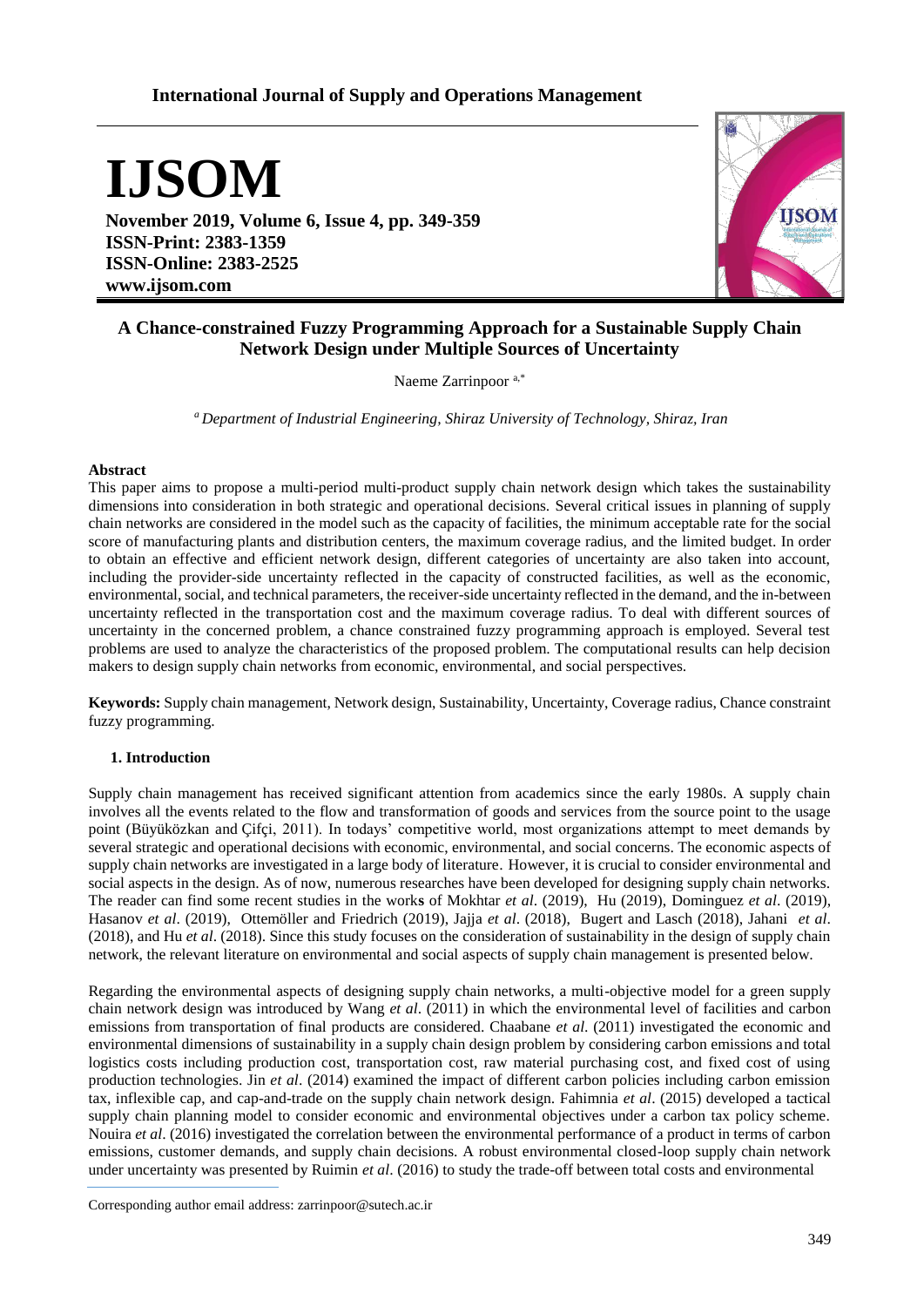#### *Zarrinpoor*

influences. Chibeles-Martins *et al*. (2016) developed a supply chain network design problem in which the minimization of the environmental effects generated by diesel and electricity consumption over the entire supply chain and the maximization of profit obtained by selling the final products are considered as two conflicting objectives. Ding *et al*. (2016*a*) addressed the economic performance of a sustainable supply chain from the perspectives of firms and government by considering the environmental externalities and stakeholders' environmental interests. A profit maximization model for a closed-loop supply chain network design was introduced by Keyvanshokooh *et al*. (2016) in which locations and capacities of facilities, inventory levels, production amounts, and the shipment among the network entities are determined. A collaborative supply chain decision making framework with environmental constraints and carbon caps is proposed by Ding *et al*. (2016*b*) in which the government subsidy is considered to invest in producing environmentally-friendly products. Talaei *et al*. (2017) proposed a robust fuzzy programming approach to deal with the uncertainty in a carbon-efficient closed-loop supply chain network design problem and used the ε-constraint method to solve it. Kadambala *et al*. (2017) developed a closed-loop supply chain model to maximize profit, optimize customer surplus, and minimize energy use. They employed a multi-objective particle swarm optimization approach and a nondominated sorted genetic algorithm (NSGAII) to solve their proposed model. Azadeh *et al*. (2017) presented a multiobjective mathematical model for integrating upstream and midstream segments of crude oil supply chain regarding the environmental emission, the energy consumption, and the produced wastewater. Rahmani and Mahoodian (2017) introduced a reliable and robust model for a green supply chain network design by considering the uncertainty risk of parameters and the risk caused by disrupted facilities. A mathematical model for a tire remanufacturing supply chain is addressed by Saxena *et al*. (2018) in which carbon tax-reward and carbon-tax-reward-forex polices are considered. Zhang *et al*. (2018) proposed a model for the carbon capture, utilization and storage system in a supply chain network which evaluates different scenarios for  $CO<sub>2</sub>$  reduction levels. Halat and Hafezalkotob (2019) investigated the inventory management decisions and carbon policies such as carbon cap, carbon tax, carbon trade, and carbon offset in a multistage green supply chain. They used a leader-follower game model in which the government wants to maximize social welfare and the supply chain designer wants to minimize the inventory cost and carbon emissions. Daryanto *et al*. (2019) proposed a three-echelon supply chain model in which carbon emissions from transportation, warehousing, and disposing of the deteriorated items are considered.

There are some studies that consider three dimensions of sustainability simultaneously. In this regard, Mota *et al*. (2015) applied the ReCiPe life cycle assessment approach to determine the environmental impact of production and transportation of final products of a sustainable supply chain design. A real case-study based on a Portuguese battery producer and distributor was also proposed to evaluate the applicability of their model. Soleimani *et al*. (2017) introduced a sustainable closed-loop supply chain network design in which environmental considerations, total profit optimization, and reduction of lost working days due to occupational accidents are taken into account. Yu *et al*. (2018) investigated the impact of different environmental tax policies on equilibrium product demands, prices, and the firm profit to design a sustainable supply chain network competition. Sahebjamnia *et al*. (2018) proposed several hybrid meta-heuristic algorithms based on the genetic algorithm, simulated annealing, tabu search, red deer algorithm, and water wave optimization to solve a sustainable tire closed-loop supply chain network. They used the life cycle assessment methodology to estimate the sustainability dimensions. Das (2018) integrated applications of lean systems in the design of a supply chain network to improve sustainability performances of the overall business. A sustainable supply chain model for switchgrass-based bioenergy production is proposed by Rabbani *et al*. (2018) in which a two-stage algorithm based on AUGMECON and TOPSIS methods was utilized to handle the trade-off between sustainable factors. Zhan *et al*. (2018) investigated the impact of financing mechanisms on the sustainable development and supply chain efficiency and described the equilibrium strategies between the supplier and retailer in each financing mechanism. Rohmer *et al*. (2019) presented a sustainable food supply chain design with the goal of minimizing environmental impacts and total costs. The social pillar of the supply chain design is addressed by the dietary health and the environmental indicators are considered by climate change, water use, land use, and fossil fuel depletion criteria. Taleizadeh *et al*. (2019) proposed a multi-echelon sustainable closed loop supply chain in which the discount offer is applied to return used products. [Chalmardi](https://www.sciencedirect.com/science/article/pii/S0959652618339131#!) and [Camacho-Vallejo](https://www.sciencedirect.com/science/article/pii/S0959652618339131#!) (2019) presented a bi-level programming for designing a sustainable supply chain network in which different strategies of incentives are offered to the companies for utilizing cleaner technologies.

This paper aims to propose a multi-period multi-product sustainable supply chain network which includes suppliers, manufacturing plants, distribution centers, and demand zones. To develop the model, the capacity of facilities, the maximum coverage radius, the limited budget, and the minimum acceptable rate for the social score of manufacturing plants and distribution centers are considered. The proposed model captures the uncertain nature of input data. As declared by Shen *et al*. (2011), the uncertainty can be classified into *provider-side*, *receiver-side*, and *in-between* uncertainties. The *provider-side uncertainty* captures the randomness in the capacity and the reliability of facilities. The *receiver-side uncertainty* includes the randomness within the demands, and the *in-between uncertainty* is related to the uncertainty in the travel time, the transportation cost, etc. In this study, three categories of uncertainty are considered to obtain an efficient supply chain network. To deal with different categories of uncertainty, the chance constrained fuzzy programming approach is employed. To evaluate the performance of the proposed model, different test problems are used.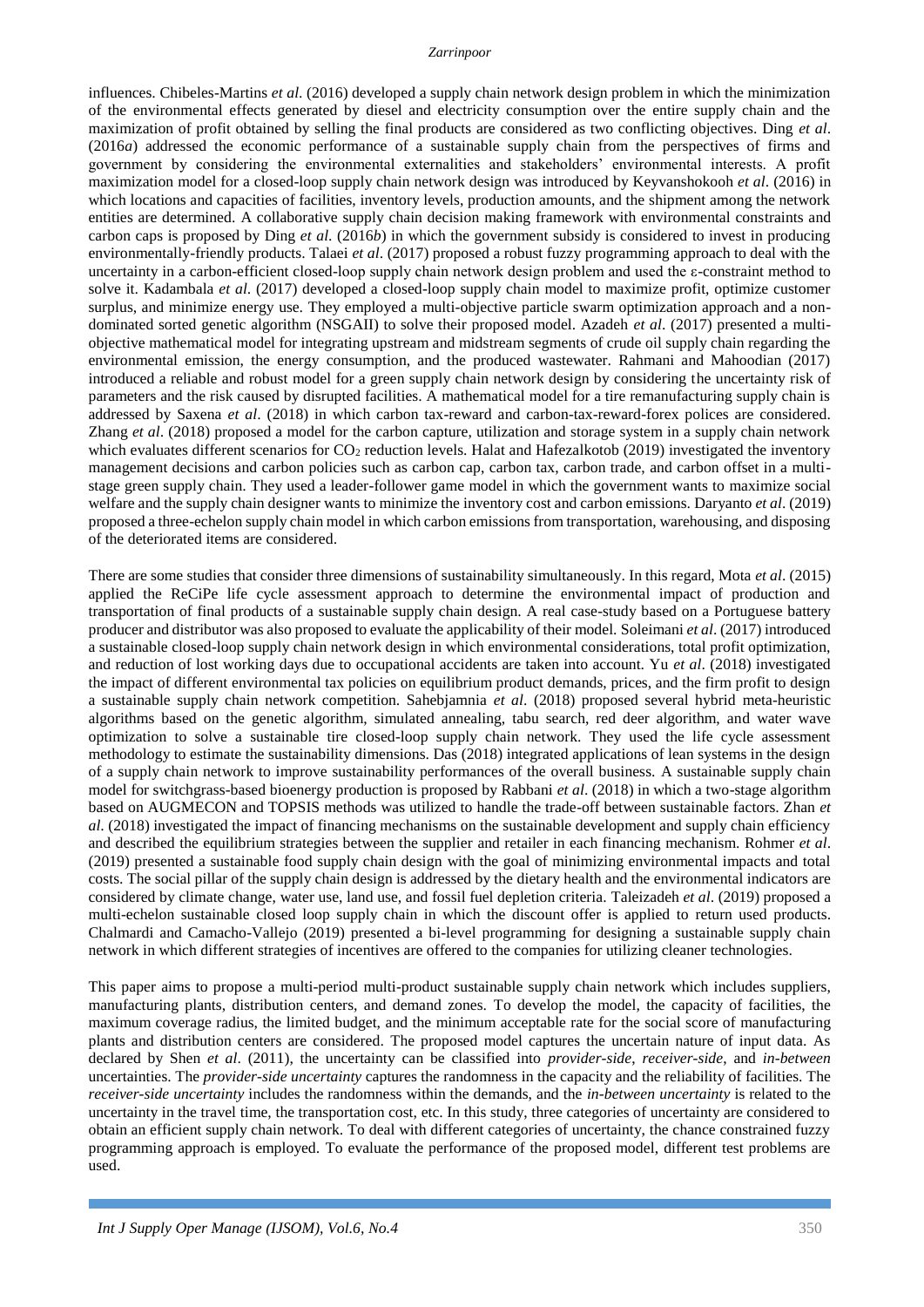The organization of this paper is as follows. The model formulation is presented in Section 2. Section 3 develops the chance constrained fuzzy programming approach to deal with uncertainty. In Section 4, results of the computational experiments are presented. Finally, some conclusions and possible directions for future research are drawn in Section 5.

## **2. Model description and formulation**

In this section, the description and formulation of a sustainable supply chain network design is presented. The schematic view of the proposed model is shown in Figure 1. As it can be seen, there are four infrastructure layers geographically distributed in the network, including the suppliers, manufacturing plants, distribution centers, and demand zones. The forward supply chain network is considered in which the manufacturing plants supply raw materials from suppliers to produce new products. Then, new products are sent to distribution centers to satisfy demands. To capture the dynamic situations, the model is developed over multiple periods.



**Figure 1**.The schematic view of proposed sustainable supply chain network

The proposed model incorporates practical limitations in real-world decision making contexts such as the service capacity of manufacturing plants in producing products and the capacity of distribution centers. The available budget for investing in manufacturing plants and distribution centers is limited. The maximum coverage radius is also considered in the model which reflects whether distribution centers and demand zones can be served or covered in the network. Note that a demand zone can be covered if it lies within, not outside of, the maximum coverage radius of distribution centers. All three dimensions of sustainability are involved in the model, simultaneously. To consider the economic aspects of the designed supply chain network, different types of cost such as investment cost, transportation cost, variable manufacturing and distributing costs, as well as purchasing cost are taken into account. The environmental issues are addressed in the model in such a way as to minimize the environmental costs of emissions through strategic and operational processes. In this regard, the emission from opening manufacturing plants and distribution centers, the emission from processing products in manufacturing plants and distribution centers, the emission from transportation between manufacturing plants and distribution centers, and the emission from transportation between distribution centers and market zones are considered. Note that in different echelons of a supply chain, different types of greenhouse gases are emitted into the air, including CO<sub>2</sub>, SO<sub>2</sub>, NO<sub>x</sub>, Methane, and the like. Therefore, the proposed model captures different kinds of emissions. The number of job opportunities created by opening and operating manufacturing plants and distribution centers are considered to reflect the social aspects of the supply chain network design. Since the supply chain network designs are significantly affected by a great degree of uncertainty, three categories of uncertainty are also regarded in the model. The provider-side uncertainty is reflected in the capacity of constructed facilities as well as economic, environmental, social, and technical parameters. The receiver-side uncertainty captures the randomness in the demand, and in-between uncertainty is reflected in the transportation costs and maximum coverage radius. The sets, parameters, and decision variables used in the proposed model are defined as follows:

## **Sets**

- $0$  Set of suppliers
- Set of candidate locations for manufacturing plants
- Set of candidate locations for distribution centers
- $K$  Set of demand zones
- L Set of products
- $R$  Set of raw materials
- N Set of types of emission into the air
- Set of time periods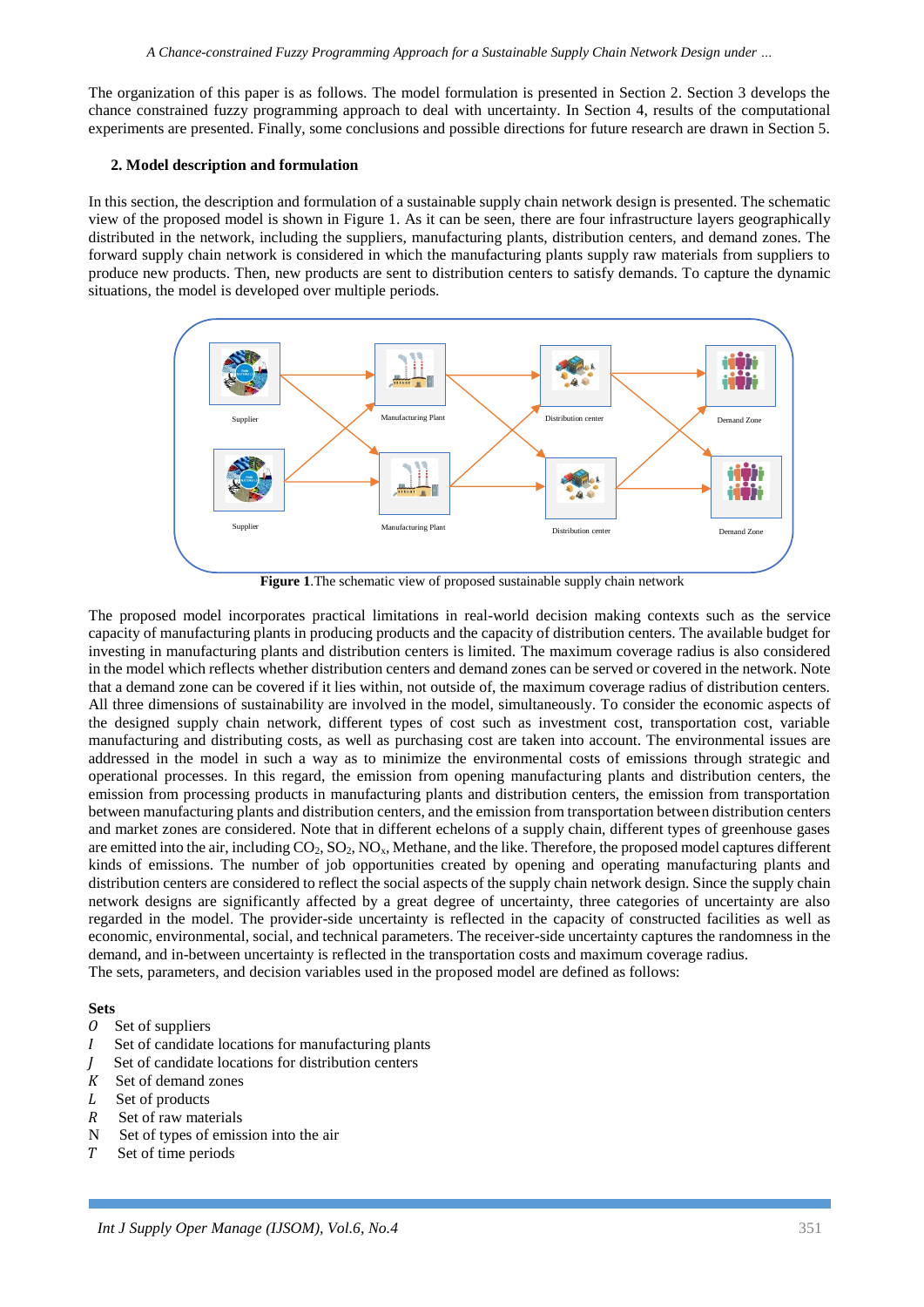# **Economic parameters**

- $f_{it}$  Fixed installation cost of opening manufacturing plant *i* at time period *t*
- $g_{it}$  Fixed installation cost of opening distribution center *j* at time period *t*
- $v_{ot}$  Fixed cost of evaluating and selecting supplier *o* at time period *t*  $Em_{n+}$  Environmental cost per unit of emission of type *n* at time period *t*
- Environmental cost per unit of emission of type  $n$  at time period  $t$
- $\tilde{T}_{C}_{\text{Oit}}$  Transportation cost per unit of raw material *r* from supplier *o* to manufacturing plant *i* at time period *t*  $\tilde{T}_{C_{\text{Oit}}+1}$  Transportation cost per unit of product *l* from manufacturing plant *i*
- $\widetilde{Tcm}_{lij t}$  Transportation cost per unit of product *l* from manufacturing plant *i* to distribution center *j* at time period *t*  $\widetilde{Tcd}_{li t}$  Transportation cost per unit of product *l* from distribution center *j* t
- Transportation cost per unit of product  $l$  from distribution center  $j$  to demand zone  $k$  at time period  $t$
- $\widetilde{pm}_{i}$  Variable manufacturing cost per unit of product l at manufacturing plant i at time period t
- $\widetilde{p}\widetilde{d}_{1it}$  Variable distributing cost per unit of product l at distribution center j at time period t
- $\widetilde{mc}_{roit}$  Variable purchasing cost per unit of raw material r from supplier *o* to manufacturing plant *i* at time period *t*
- $\widetilde{bm}_t$ Maximum available budget for investing in manufacturing plants at time period  $t$
- $\widetilde{bd}_t$ Maximum available budget for investing in distribution centers at time period  $t$

# **Environmental parameters**

 $\lambda m_{nit}$  Amount of emission of type *n* generated by establishing manufacturing plant *i* at time period *t* 

- $\lambda d_{njt}$  Amount of emission of type *n* generated by establishing distribution center *j* at time period *t*
- $\tilde{\mu}\tilde{m}_{nlit}$  Amount of emission of type *n* generated by manufacturing per unit of product l from manufacturing plant i at time period  $t$
- $\widetilde{\mu}d_{n l i t}$  Amount of emission of type *n* generated by distributing per unit of product l from distribution center *j* at time period t
- $\widetilde{\varphi}$  $\widetilde{m}_{nlijt}$  Amount of emission of type *n* generated by the shipment per unit of product *l* from manufacturing plant *i* to distribution center  $i$  at time period  $t$
- $\widetilde{\varphi}d_{nl}\xi$  Amount of emission of type *n* generated by the shipment per unit of product *l* from distribution center *j* to demand zone  $k$  at time period  $t$
- $\widetilde{\varphi}s_{n\textrm{root}}$  Amount of emission of type *n* generated by the shipment per unit of raw material *r* from supplier *o* to manufacturing plant  $i$  at time period  $t$

# **Social parameters**

- $\xi_{it}$  Number of job opportunities created by opening manufacturing plant *i* at time period *t*
- $\theta_{it}$  Number of job opportunities created by working manufacturing plant *i* at time period *t*<br>Number of job opportunities created by distribution center *j* at time period *t*
- Number of job opportunities created by distribution center  $j$  at time period  $t$
- $\vartheta_{it}$  Number of job opportunities created by working distribution center *j* at time period *t*
- $\tilde{\mathcal{L}}_i$ Minimum acceptable rate for the social score of manufacturing plant  $i$
- $\tilde{\tau}_i$ Minimum acceptable rate for the social score of distribution center  $j$

# **Technical parameters**

- $\widetilde{D}_{klt}$  Demand of customer *k* for product *l* at time period *t* Capacity of manufacturing plant *i* for product *l*
- Capacity of manufacturing plant  $i$  for product  $l$
- $\tilde{a}_{il}$  Capacity of distribution center *j* for product *l*
- $\tilde{b}_{\alpha r}$ Capacity of supplier  $\rho$  for raw material  $r$
- 
- $m_{rl}$  Amount of raw material *r* for producing per unit of product *l*  $d_{oi}$  Shortest distance between supplier *o* and manufacturing plant Shortest distance between supplier  $o$  and manufacturing plant  $i$
- $d_{ij}$  Shortest distance between manufacturing plant  $i$  and distribution center  $j$
- $d_{jk}$  Shortest distance between distribution center *j* and demand zone *k*  $\overline{Rm}$  The maximum coverage radius of manufacturing plants to serve dis
- ̃ The maximum coverage radius of manufacturing plants to serve distribution centers
- $\widetilde{R}d$  The maximum coverage radius of distribution centers to serve demand zones
- M A large number

# **Decision variables**

- $z_{it}$  1 if a manufacturing plant is located at candidate location *i* at time period *t*, 0 otherwise
- $w_{it}$  1 if a distribution center is located at candidate location *j* at time period *t*, 0 otherwise
- $x_{ot}$  1 if supplier *o* is selected at time period *t*, 0 otherwise
- 
- $om_{ijt}$  1 if manufacturing plant *i* serves distribution center *j* at time period *t*  $od_{ikt}$  1 if distribution center *j* serves demand zone *k* at time period *t* 1 if distribution center  $i$  serves demand zone  $k$  at time period  $t$
- $q_{lit}$  Quantity of product *l* produced by manufacturing plant *i* at time period *t*
- $y_{\text{roit}}$  Quantity of raw material  $r$  shipped from supplier  $o$  to manufacturing plant  $i$  at time period  $t$
- $s_{liit}$  Quantity of product *l* shipped from manufacturing plant *i* to distribution center *j* at time period *t*
- $u_{likt}$  Quantity of product *l* shipped from distribution center *j* to demand zone *k* at time period *t*

Regarding the aforementioned assumptions and definitions, the formulation of the proposed supply chain network design can be stated as follows: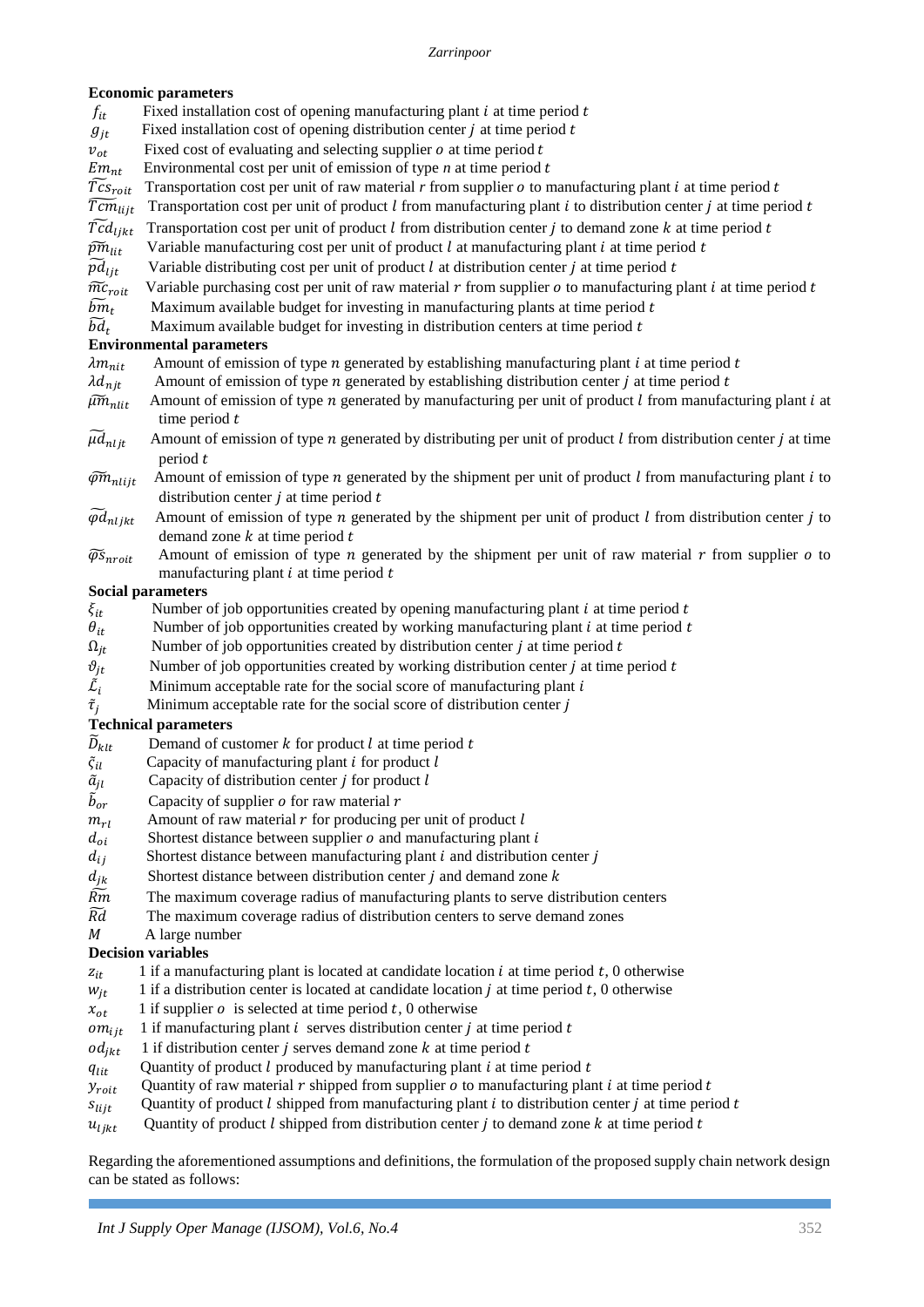*A Chance-constrained Fuzzy Programming Approach for a Sustainable Supply Chain Network Design under …*

$$
Min Z = \sum_{t \in T} \sum_{i \in I} f_{it} z_{it} + \sum_{t \in T} \sum_{j \in J} g_{jt} w_{jt} + \sum_{t \in T} \sum_{o \in O} v_{ot} x_{ot} + \sum_{t \in T} \sum_{r \in R} \sum_{o \in O} \sum_{i \in I} \widetilde{mc}_{roit} y_{roit} + \sum_{t \in T} \sum_{l \in L} \sum_{i \in I} \widetilde{p} \widetilde{m}_{lit} q_{lit} + \sum_{t \in T} \sum_{l \in L} \sum_{j \in J} \sum_{k \in K} \widetilde{rc} \widetilde{m}_{ij} u_{ljkt} + \sum_{t \in T} \sum_{r \in R} \sum_{o \in O} \sum_{i \in I} \widetilde{rc} \widetilde{c}_{roit} y_{roit} + \sum_{t \in T} \sum_{l \in L} \sum_{i \in I} \overline{rc} \widetilde{m}_{lijt} s_{lijt} + \sum_{t \in T} \sum_{l \in L} \sum_{j \in J} \sum_{k \in K} \widetilde{rc} \widetilde{d}_{ljkt} u_{ljkt} + \sum_{t \in T} \sum_{n \in N} \sum_{i \in I} \sum_{k \in K} E m_{nt} \lambda m_{nit} z_{it} + \sum_{t \in T} \sum_{n \in N} \sum_{l \in L} \sum_{i \in I} E m_{nt} \widetilde{\mu} \widetilde{m}_{nlij} d_{ij} s_{lijt} + \sum_{t \in T} \sum_{n \in N} \sum_{j \in J} \sum_{k \in K} E m_{nt} \lambda d_{njt} w_{jt} + \sum_{t \in T} \sum_{n \in N} \sum_{l \in L} \sum_{j \in J} \sum_{k \in K} E m_{nt} \widetilde{\mu} d_{nljt} u_{ljkt} + \sum_{t \in T} \sum_{n \in N} \sum_{l \in L} \sum_{j \in J} \sum_{k \in K} E m_{nt} \widetilde{\mu} \widetilde{m}_{nlijkt} d_{ji} u_{ljkt} + \sum_{t \in T} \sum_{n \in N} \sum_{t \in L} \sum_{j \in J} \sum_{k \in K} E m_{nt} \widetilde{\mu} \widetilde{c}_{nli} y_{roit}
$$
\n(1)

$$
= \sum m_{rl} q_{lit}, \qquad \forall r \in R, i \in I, t \in T,
$$
\n
$$
(2)
$$

$$
q_{lit} = \sum_{i \in L} s_{lijt}, \qquad \forall l \in L, i \in I, t \in T,
$$
\n(3)

$$
\sum_{i \in I} s_{lijt} = \sum_{k \in K} u_{ljkt}, \qquad \forall l \in L, j \in J, t \in T,
$$
\n(4)

$$
\sum u_{ljkt} \ge \widetilde{D}_{klt}, \qquad \forall l \in L, k \in K, t \in T,
$$
\n
$$
(5)
$$

$$
\sum y_{\text{roit}} \le \tilde{b}_{\text{or}} x_{\text{ot}}, \qquad \forall r \in R, o \in O, t \in T,
$$
\n
$$
(6)
$$

$$
\leq \tilde{\varsigma}_{il} z_{it}, \qquad \forall l \in L, i \in I, t \in T,
$$
\n
$$
(7)
$$

$$
\leq \tilde{a}_{jl}w_{jt}, \qquad \forall l \in L, j \in J, t \in T,
$$
\n
$$
(8)
$$

$$
\sum_{i \in I} f_{it} z_{it} \le \widetilde{b} \widetilde{m}_t, \qquad \forall t \in T,
$$
\n
$$
(9)
$$

$$
\sum_{j \in J} g_{jt} w_{jt} \le \widetilde{bd}_t, \qquad \forall t \in T,
$$
\n(10)

$$
\xi_{it} z_{it} + \sum_{j \in J} \sum_{l \in L} \theta_{it} \ s_{lijt} \ge \tilde{\mathcal{L}}_i, \qquad \forall i \in I, t \in T,
$$
\n
$$
(11)
$$

$$
\Omega_{jt} w_{jt} + \sum_{l \in L} \sum_{k \in K} \vartheta_{jt} u_{ljkt} \ge \tilde{\tau}_j, \qquad \forall j \in J, t \in T,
$$
\n(12)

| $d_{ij}om_{ijt} \leq \widetilde{Rm}$ , $\forall i \in I, j \in J, t \in T$ , | (13) |
|------------------------------------------------------------------------------|------|
| $s_{lijt} \leq Mom_{ijt}$ , $\forall l \in L, i \in I, j \in J, t \in T$ ,   | (14) |
| $om_{ijt} \leq z_{it}$ , $\forall i \in I, j \in J, t \in T$ ,               | (15) |
| $a_{jk}od_{jkt} \leq \widetilde{Rd}$ , $\forall j \in J, k \in K, t \in T$ , | (16) |
| $a_{ijkt} \leq Mod_{jkt}$ , $\forall l \in L, j \in J, k \in K, t \in T$ ,   | (17) |
| $a_{ijkt} \leq w_{jt}$ , $\forall j \in J, k \in K, t \in T$ ,               | (19) |
| $a_{jkt} \in \{0,1\}$ , $\forall i \in I, t \in T$ ,                         | (19) |
| $w_{jt} \in \{0,1\}$ , $\forall j \in J, t \in T$ ,                          | (20) |
| $om_{ijt} \in \{0,1\}$ , $\forall j \in J, t \in T$ ,                        | (21) |
| $om_{ijt} \in \{0,1\}$ , $\forall j \in J, k \in K, t \in T$ ,               | (22) |
| $a_{jkt} \geq 0$ , $\forall r \in R, o \in O, i \in I, t \in T$ ,            | (23) |
| $q_{ijt} \geq 0$ , $\forall l \in L, i \in I, t \in T$ ,                     | (24) |
| $a_{ijt} \geq 0$ , $\forall l \in L, i \in I, t \in T$ ,                     | (26) |
|                                                                              |      |

The objective function in (1) minimizes fixed installation costs of opening manufacturing plants and distribution centers, fixed costs of evaluating the suppliers, manufacturing costs, distributing costs, purchasing costs, transportation costs, and environmental costs. Constraint (2) guarantees that raw materials of each product must be satisfied. Constraints (3)

 $s. t.$  $\sum y_{\text{roit}}$ 

j∈J

i∈I

 $\sum_{i}$ j∈J

 $\sum u_{ljkt}$  $k \in K$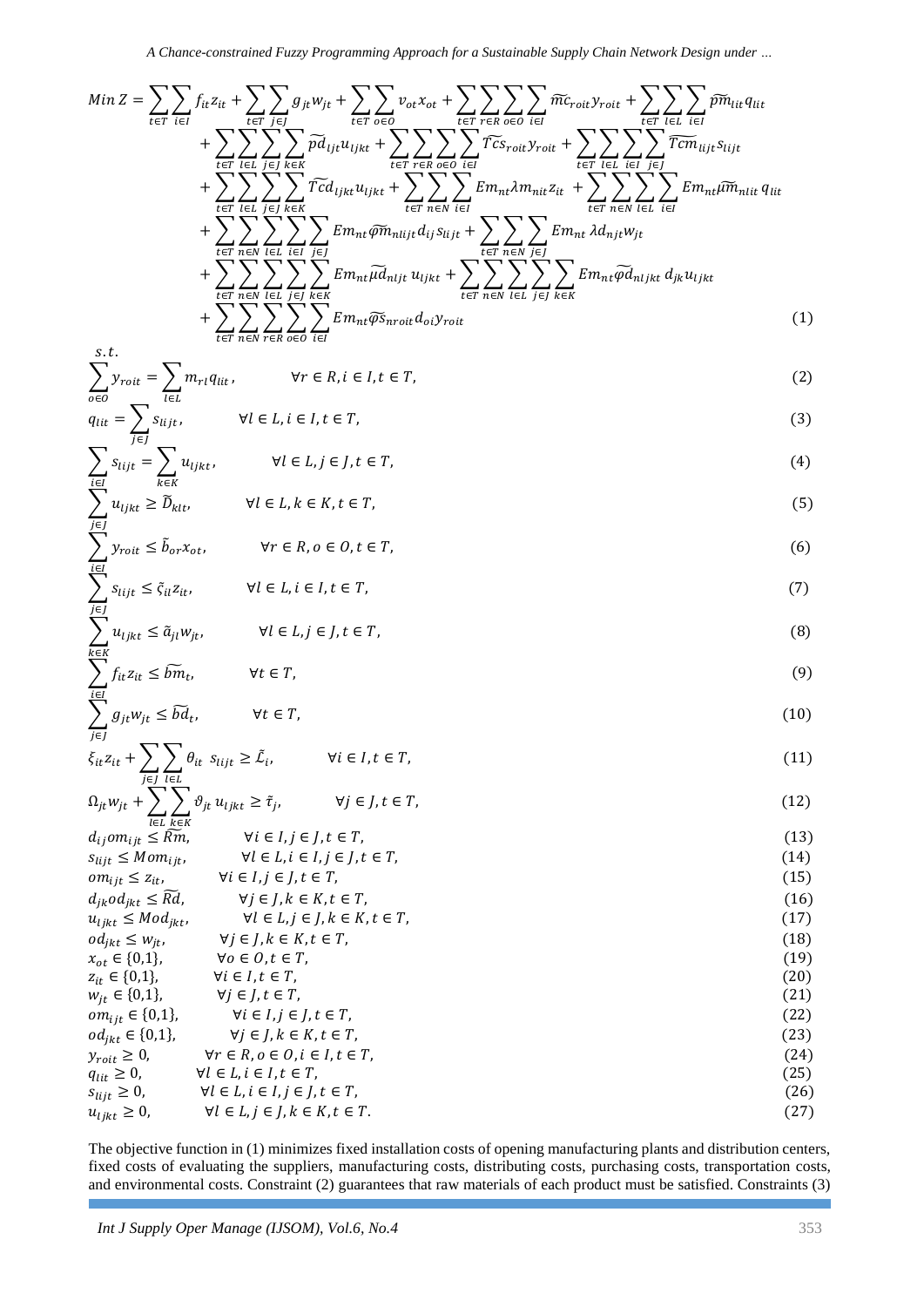#### *Zarrinpoor*

and (4) ensure the flow balance at manufacturing plants and distribution centers, respectively. Constraint (5) guarantees the fulfilment of demands for each product. Constraints (6) to (8) are the capacity limitation constraints for suppliers, manufacturing plants, and distribution centers, respectively. Constraints (9) and (10) define the budget limitation for investing in manufacturing plants and distribution centers, respectively. Constraints (11) and (12) specify the minimum acceptable rates for the social score of manufacturing plants and distribution centers, respectively. Constraints (13) to (15) state that distribution centers can be served by manufacturing plants based on the maximum coverage radius. Constraints (16) to (18) define the maximum coverage radius for distribution centers to transport products to demand zones. Constraints (19) to (27) enforce the binary and non-negativity constraints on the corresponding decision variables.

## **3. The chance constrained fuzzy programming model**

As of now, several methods have been developed in the literature to cope with the uncertainty associated with parameters. In this study, the chance constrained fuzzy programming approach proposed by Inuiguchi and Ramik (2000) is used in which all imprecise parameters are assumed to have the pattern of trapezoidal fuzzy distribution. This approach enables system designers to control the conservatism level of satisfying constraints. Following the approach proposed by Inuiguchi and Ramik (2000), the equivalent deterministic model can be stated as follows:

$$
Min Z = \sum_{t \in T} \sum_{i \in I} f_{it} z_{it} + \sum_{t \in T} \sum_{j \in J} g_{jt} w_{jt} + \sum_{t \in T} \sum_{i \in J} w_{0i} x_{ot} + \sum_{t \in T} \sum_{i \in I} \frac{(m_{crot(t)} + m_{crot(t)} + m_{crot(t)} + m_{crot(t)} + m_{crot(t)})}{4} y_{rot}
$$
  
+ 
$$
\sum_{t \in T} \sum_{t \in I} \sum_{i \in I} \sum_{i \in I} \frac{(m_{crot(t)} + m_{tit(t)} + p m_{lit(t)} + p m_{lit(t)})}{4} u_{lit}
$$
  
+ 
$$
\sum_{t \in T} \sum_{t \in I} \sum_{j \in I} \sum_{k \in K} \frac{p d_{ijt(t)} + p d_{ijt(t)} + p d_{ijt(t)} + p d_{ijt(t)}}{4} y_{tijk}
$$
  
+ 
$$
\sum_{t \in T} \sum_{t \in I} \sum_{i \in I} \sum_{i \in I} \frac{(Tcs_{rot(t)} + Tcs_{rot(t)} + Tcs_{rot(t)}) + Tcs_{rot(t)}}{4} y_{rot}
$$
  
+ 
$$
\sum_{t \in T} \sum_{t \in I} \sum_{i \in I} \sum_{j \in I} \frac{(Tcs_{rot(t)} + Tcs_{rot(t)} + Tcs_{rot(t)}) + Tcs_{rot(t)}}{4} y_{tijk}
$$
  
+ 
$$
\sum_{t \in T} \sum_{t \in I} \sum_{j \in I} \sum_{j \in K} \frac{(Tcs_{jkt(t)} + Tcs_{jkt(t)} + Tcs_{tijt(t)})}{4} u_{ijkt}
$$
  
+ 
$$
\sum_{t \in T} \sum_{n \in N} \sum_{i \in I} \sum_{j \in I} E m_{nt} (\frac{\mu m_{nlit(t)} + \mu m_{nlit(t)} + \mu m_{nlit(t)} + \mu m_{nlit(t)})}{4} u_{ijkt}
$$
  
+ 
$$
\sum_{t \in T} \sum_{n \in N} \sum_{i \in I} \sum_{j \in I} E m_{nt} (\frac{\mu m_{nlit(t)} + \mu m_{nlit(t)} + \mu m_{nlit(t)} + \mu m_{nlit(t)})}{4} u_{ijkt}
$$
  
+ 
$$
\sum_{t \in T} \sum_{n \in N} \sum_{i \in I} \sum_{j \in I} E m_{
$$

*Int J Supply Oper Manage (IJSOM), Vol.6, No.4* 354

 $\overline{k\in K}$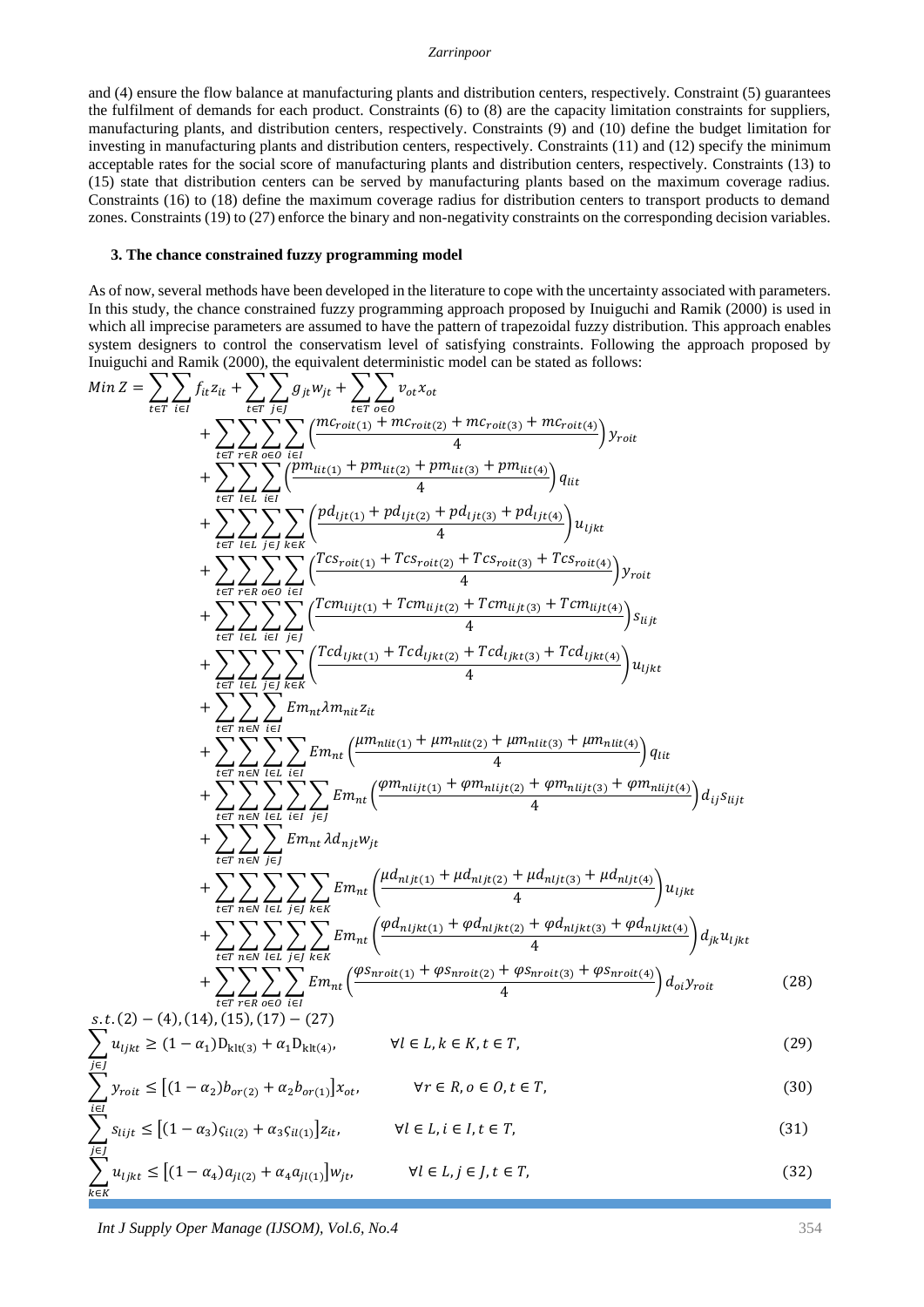$$
\sum_{i \in I} f_{it} z_{it} \le (1 - \alpha_5) b m_{t(2)} + \alpha_5 b m_{t(1)}, \qquad \forall t \in T,
$$
\n(33)

$$
\sum_{i \in I} g_{jt} w_{jt} \le (1 - \alpha_6) b d_{t(2)} + \alpha_6 b d_{t(1)}, \qquad \forall t \in T,
$$
\n(34)

$$
\xi_{it} z_{it} + \sum_{l \in L} \theta_{it} q_{lit} \ge (1 - \alpha_7) \mathcal{L}_{i(3)} + \alpha_7 \mathcal{L}_{i(4)}, \qquad \forall i \in I, t \in T,
$$
\n(35)

$$
\Omega_{jt} w_{jt} + \sum_{l \in I} \sum_{l \in V} \vartheta_{jt} u_{ljkt} \ge (1 - \alpha_8) \tau_{j(3)} + \alpha_8 \tau_{j(4)}, \qquad \forall j \in J, t \in T,
$$
\n(36)

$$
d_{ij}om_{ijt} \leq (1 - \alpha_9)Rm_{(2)} + \alpha_9 Rm_{(1)}, \qquad \forall i \in I, j \in J, t \in T,
$$
\n
$$
d_{ij} \leq (1 - \alpha_9)Rm_{(2)} + \alpha_9 Rm_{(1)}, \qquad \forall i \in I, k \in K, t \in T
$$
\n
$$
(37)
$$

$$
d_{jk}od_{jkt} \le (1 - \alpha_{10})R d_{(2)} + \alpha_{10} R d_{(1)}, \qquad \forall j \in J, k \in K, t \in T.
$$
\n(38)

It should be noted that  $\alpha_1$  to  $\alpha_{10}$  denote the conservatism level of satisfying constraints.

### **4. Computational study**

In this section, some numerical examples are presented in order to examine the performance of the proposed model. To this end, three test problems are designed. The characteristics and size of test problems are presented in Table 1. The values of parameters are shown in Table 2. The proposed model is coded in GAMS23.4 optimization software and evaluated on a personal computer equipped with an INTEL Core 2 CPU with 2.4 GHz clock speed and 2 GB of RAM.

| problem                                                                           | I                        | lKl    | l I l              | 0 |  | L                                                                                           | R |   | N                    | T              |  |
|-----------------------------------------------------------------------------------|--------------------------|--------|--------------------|---|--|---------------------------------------------------------------------------------------------|---|---|----------------------|----------------|--|
|                                                                                   | $\overline{\phantom{0}}$ | 5      | 4                  | 3 |  | $\overline{2}$                                                                              | 2 | 2 |                      | 2              |  |
| $\overline{2}$                                                                    | 10                       | 8      | 7                  | 5 |  | $\overline{4}$                                                                              | 5 | 3 |                      | 3              |  |
| 3                                                                                 | 15                       | 11     | 10                 | 8 |  | 6                                                                                           | 7 | 4 |                      | $\overline{4}$ |  |
| <b>Table 2.</b> The values of parameters for the computational studies            |                          |        |                    |   |  |                                                                                             |   |   |                      |                |  |
| Parameters                                                                        |                          | Values |                    |   |  | Parameters                                                                                  |   |   | Values               |                |  |
| $f_{it}$                                                                          |                          |        | [6000000, 7000000] |   |  | $\widetilde{bd}_t$                                                                          |   |   | [10000000, 20000000] |                |  |
| $g_{jt}$                                                                          |                          |        | [1000000, 2000000] |   |  | $\overline{bm}_t$                                                                           |   |   | [20000000,40000000]  |                |  |
| $v_{ot}$                                                                          |                          |        | [20000, 30000]     |   |  | $m_{rl}$                                                                                    |   |   | [10, 30]             |                |  |
| $Em_{nt}$                                                                         |                          |        | [700, 1000]        |   |  | $d_{oi}/d_{ij}/d_{jk}$                                                                      |   |   | [10, 100]            |                |  |
| $\overline{\widetilde{Tcs}}_{roit}/\widetilde{Tcm}_{lijt}/\widetilde{Tcd}_{ljkt}$ |                          |        | [50, 100]          |   |  | $\lambda m_{nit} / \lambda d_{njt}$                                                         |   |   | [1000000, 2000000]   |                |  |
| $\widetilde{pm}_{lit}$                                                            |                          |        | [400,600]          |   |  | $\widetilde{\mu m}_{nlit}$                                                                  |   |   | [300, 350]           |                |  |
| $\widetilde{pd}_{ljt}$                                                            |                          |        | [100, 200]         |   |  | $\mu d_{n l j t}$                                                                           |   |   | [80, 120]            |                |  |
| $\widetilde{mc}_{roit}$                                                           |                          |        | [1200, 1500]       |   |  | $\widetilde{\varphi m}_{nlijt}/\widetilde{\varphi d}_{nljkt}/\widetilde{\varphi s}_{nroit}$ |   |   | [400, 500]           |                |  |
| $\widetilde{D}_{klt}$                                                             |                          |        | [300, 500]         |   |  | $\xi_{it}/\theta_{it}$                                                                      |   |   | $[5,40]$             |                |  |
| $\tilde{\varsigma}_{il}$                                                          |                          |        | [2500, 5000]       |   |  | $\Omega_{jt}/\vartheta_{jt}$                                                                |   |   | $[3,20]$             |                |  |
| $\tilde{a}_{jl}$                                                                  |                          |        | [1500, 3000]       |   |  | $\tilde{\mathcal{L}}_i/\tilde{\tau}_i$                                                      |   |   | $[5,30]$             |                |  |
| $\tilde{b}_{or}$                                                                  |                          |        | [10000, 20000]     |   |  | $\widetilde{Rm}/\widetilde{Rd}$                                                             |   |   | $[30, 70]$           |                |  |

**Table 1.** The size of test problems

The numerical results of the generated instances are summarized in Table 3. Note that the conservatism level of satisfying constraints is assumed to be more than 0.5. As it can be seen, the total cost of system is strongly affected by  $\alpha$  values. For example, by comparing the solutions obtained for test problem 2, it can be seen that the system under  $\alpha = 1$  incurs 12.6% much more cost than the one with  $\alpha = 0.5$  but a more conservative solution can be obtained. Moreover, the uncertainty associated with parameters plays a significant role in determining the system costs such that the system costs in the chance constrained fuzzy programming model are higher than the system costs in the determinist model.

A sensitivity analysis is carried out to test the impact of key parameters on the model results. A test problem with  $|I| = 5, |K| = 5, |I| = 4, |O| = 3, |L| = 2, |R| = 2, |N| = 2$ , and  $|T| = 2$  is considered. Figure 2 shows how values of several parameters affect the system cost. Note that the average value of uncertain parameters is shown in the figure. Figures (2a) and (2b) illustrate the impact of maximum coverage radius of manufacturing plants and distribution centers on the system cost, respectively. When the maximum coverage radius increases, the constructed facilities can serve demands in much farther locations. Thus, the transportation cost grows but the fixed installation cost drops significantly, leading to a reduction in the total cost.

Figure (2c) shows how the demand for each product can affect the total costs. As shown in the figure, the system cost rises when the demand of each product increases. Moreover, the increasing trend of system cost becomes considerably conspicuous in a more conservative situation when the value of  $\alpha$  is 0.9. Figures (2d) to (2f) depict the impacts of capacity of manufacturing plants, distribution centers, and suppliers, respectively. As it can be seen, the total cost drops significantly as the capacity of each facility increases. Note that when facilities have sufficient capacities to serve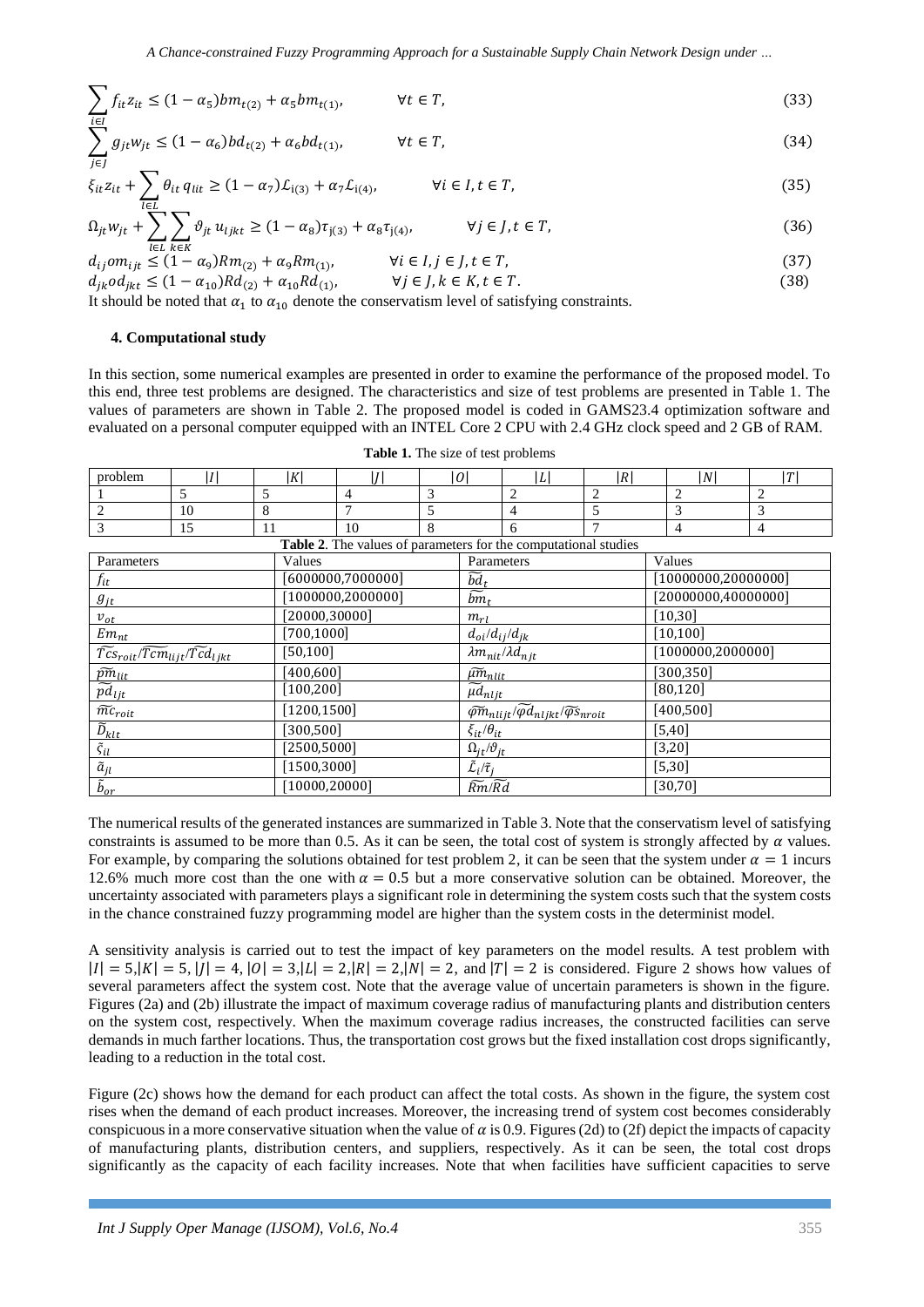### *Zarrinpoor*

demands, the demands can be satisfied with the closest facilities, and therefore, the decrease in transportation costs leads to the decrease in total system cost. **Table 3**. The results under different conservatism levels

| Test problem   | $\alpha$ | Objective Value     |                                            |  |  |  |  |
|----------------|----------|---------------------|--------------------------------------------|--|--|--|--|
|                |          | Deterministic model | Chance constrained fuzzy programming model |  |  |  |  |
|                | 0.5      | 2.09218E12          | 3.10560E12                                 |  |  |  |  |
|                | 0.6      |                     | 3.15562E12                                 |  |  |  |  |
|                | 0.7      |                     | 3.20564E12                                 |  |  |  |  |
|                | 0.8      |                     | 3.25566E12                                 |  |  |  |  |
|                | 0.9      |                     | 3.31217E12                                 |  |  |  |  |
|                |          |                     | 3.36089E12                                 |  |  |  |  |
| $\overline{c}$ | 0.5      | 3.15978E13          | 4.64972E13                                 |  |  |  |  |
|                | 0.6      |                     | 4.73466E13                                 |  |  |  |  |
|                | 0.7      |                     | 4.81970E13                                 |  |  |  |  |
|                | 0.8      |                     | 4.90500E13                                 |  |  |  |  |
|                | 0.9      |                     | 4.99049E13                                 |  |  |  |  |
|                |          |                     | 5.23537E13                                 |  |  |  |  |
| 3              | 0.5      | 1.14252E14          | 1.56614E14                                 |  |  |  |  |
|                | 0.6      |                     | 1.59643E14                                 |  |  |  |  |
|                | 0.7      |                     | 1.62674E14                                 |  |  |  |  |
|                | 0.8      |                     | 1.65706E14                                 |  |  |  |  |
|                | 0.9      |                     | 1.68740E14                                 |  |  |  |  |
|                |          |                     | 1.71773E14                                 |  |  |  |  |





c) The impact of  $\tilde{D}_{klt}$  on the system cost d) The impact of  $\tilde{v}_{il}$  on the system cost



a) The impact of  $\widetilde{Rm}$  on the system cost b) The impact of  $\widetilde{Rd}$  on the system cost

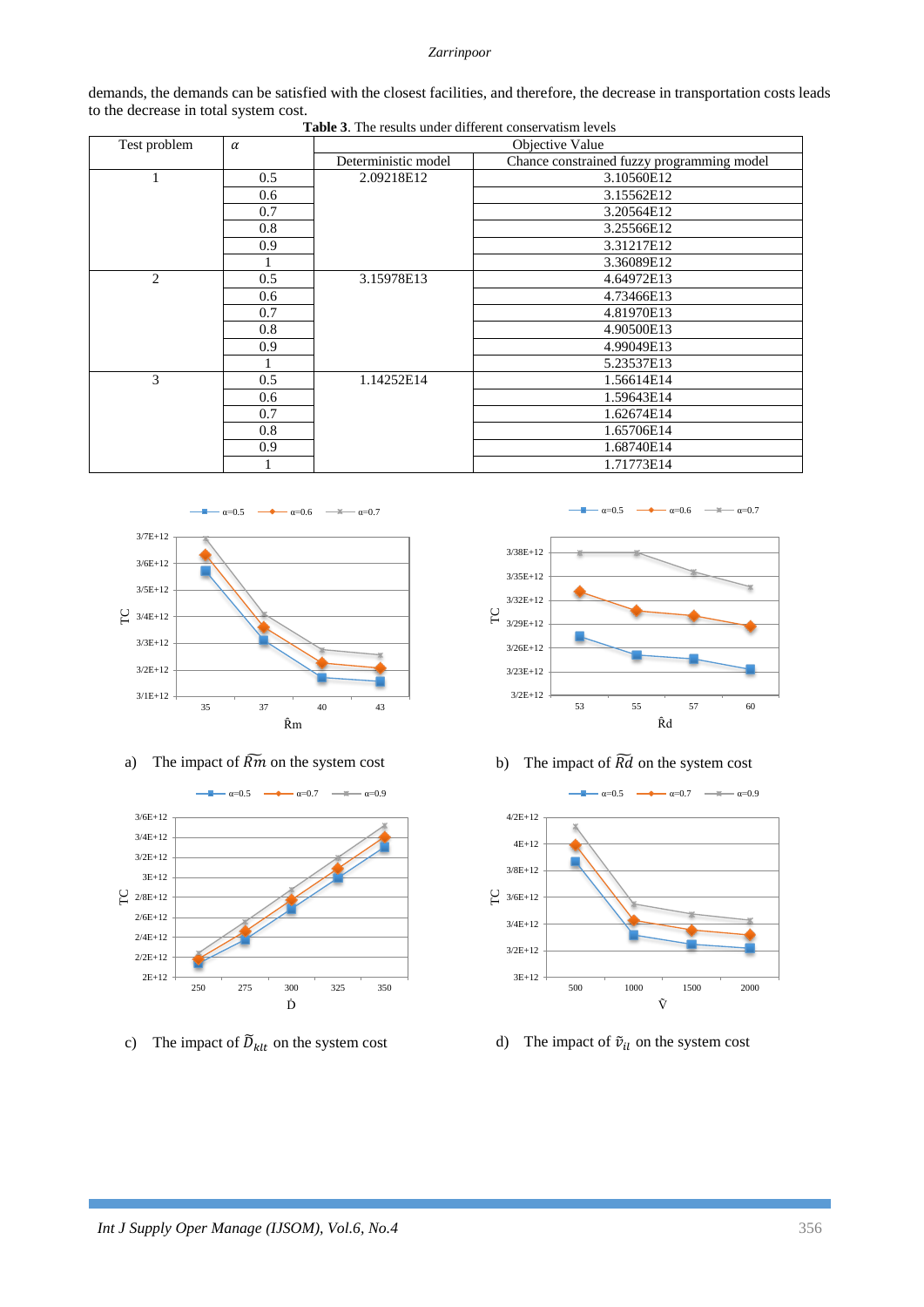

The impact of  $\tilde{a}_{il}$  on the system cost f) The impact of  $\tilde{b}_{or}$  on the system cost **Figure 2**. Sensitivity analysis

### **5. Conclusion**

In this paper, a novel multi-period multi-product supply chain network design is developed that optimizes the economic, environmental, and social concerns, simultaneously. The model aims to minimize the total system cost including fixed installation, transportation, manufacturing, purchasing, distributing, and environmental costs. Several aspects of supply chain network design such as the capacity of facilities, the maximum coverage radius, the limited budget, and the minimum acceptable rate for the social score of manufacturing plants and distribution centers are considered in the model. The model captures different categories of uncertainty, including the provider-side, the receiver-side, and the inbetween uncertainties. To deal with uncertain parameters, the chance constrained fuzzy programming approach is applied. Several test problems are used to analyze the characteristics of the proposed problem. The computational results indicate that considering different categories of uncertainty is crucial to designing an efficient and effective supply chain network. Several interesting research topics motivated by the present work could be worth investigating for future researches. It would be interesting to consider the capacity of each facility as an endogenous factor. The proposed model can be extended in the disruption situations in which manufacturing plants are affected by the unexpected natural disasters or man-made hazards. It might be also appealing to investigate how insights would change if the carbon tax policy is considered in the proposed model.

#### **References**

Azadeh, A., Shafiee, F., Yazdanparast, R., Heydari, J. and Mohammadi Fathabad, A. (2017). Evolutionary multi-objective optimization of environmental indicators of integrated crude oil supply chain under uncertainty. *Journal of Cleaner Production*, Vol. 152, pp. 295-311.

Bugert, N. and Lasch, R. (2018). Effectiveness of responsive pricing in the face of supply chain disruptions. *Computers & Industrial Engineering*, Vol. 124, pp. 304-315.

[Büyüközkan,](http://www.sciencedirect.com/science/article/pii/S0166361510001570) G. and [Çifçi,](http://www.sciencedirect.com/science/article/pii/S0166361510001570) G. (2011). A novel fuzzy multi-criteria decision framework for sustainable supplier selection with incomplete information. *Computers in Industry*, Vol. 62, pp.164-174.

Chaabane, A., Ramudhin, A. and Paquet, M. (2011). Designing supply chains with sustainability considerations. *Production Planning & Control*, Vol. 22, pp.727-741.

[Chalmardi,](https://www.sciencedirect.com/science/article/pii/S0959652618339131#!) M.K. and [Camacho-Vallejo,](https://www.sciencedirect.com/science/article/pii/S0959652618339131#!) J.F. (2019). A bi-level programming model for sustainable supply chain network design that considers incentives for using cleaner technologies. *Journal of Cleaner Production*, Vol. 213, pp.1035-1050.

Chibeles-Martins, N., Pinto-Varela, T., Barbosa-Povoa, A.P. and Novais, A.Q. (2016). A multi-objective meta-heuristic approach for the design and planning of green supply chains-MBSA. *Expert Systems with Applications*, Vol. 47, pp.71-84.

Daryanto, Y., Wee, H.M. and Astanti, R.D. (2019). Three-echelon supply chain model considering carbon emission and item deterioration, *Transportation Research Part E*, Vol. 122, pp. 368–383.

Das, K. (2018). Integrating lean systems in the design of a sustainable supply chain model. *International Journal of Production Economics*, Vol. 198, pp.177–190.

Ding, H., Liu, Q. and Zheng, L. (2016a). Assessing the economic performance of an environmental sustainable supply chain in reducing environmental externalities. *European Journal of Operational Research,* Vol. 255, pp. 463-480.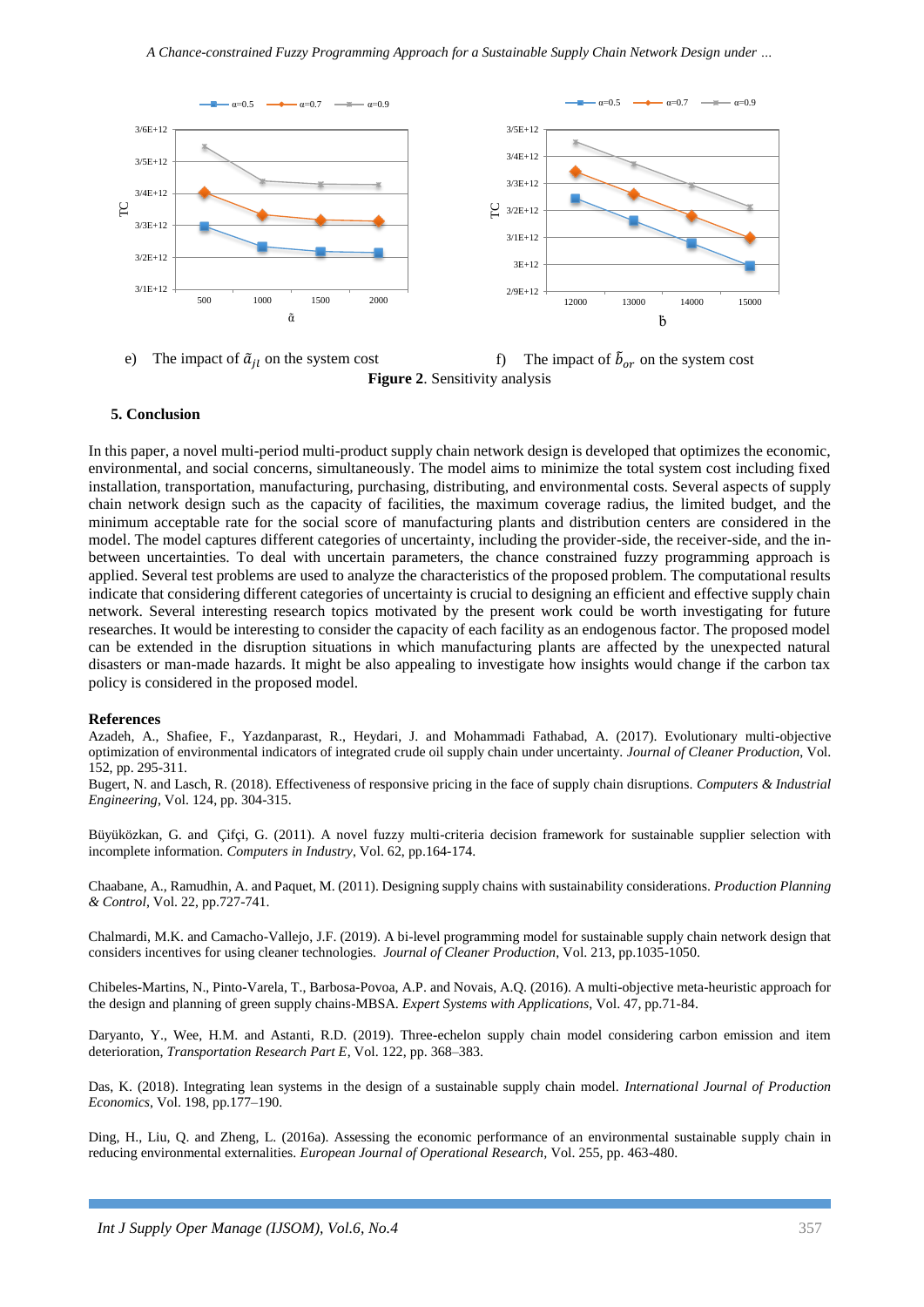Ding, H., Zhao, Q., an, Z. and Tang, O. (2016b). Collaborative mechanism of a sustainable supply chain with environmental constraints and carbon caps. *International Journal of Production Economics*, Vol. 181, pp. 191-207.

Dominguez, R., Ponte, B., Cannella, S. and Framinan, J.M. (2019). On the dynamics of closed-loop supply chains with capacity constraints. *Computers & Industrial Engineering*, Vol.128, pp.91-103.

Fahimnia, B., Sarkis, J., Choudhary, A. and Eshragh, A. (2015). Tactical supply chain planning under a carbon tax policy scheme: a case study. *International Journal of Production Economics*, Vol. 164, pp. 206-215.

Halat, K. and Hafezalkotob, A. (2019). Modeling carbon regulation policies in inventory decisions of a multistage green supply chain: A game theory approach. *Computers & Industrial Engineering*, Vol. 128, pp. 807-830.

Hasanov, P., Jaber, M.Y. and Tahirov, N. (2019). Four-level closed loop supply chain with remanufacturing, *Applied Mathematical Modelling*, Vol. 66, pp.141-155.

Hu, Q. (2019). Bullwhip effect in a supply chain model with multiple delivery delays. *Operations Research Letters,* Vol. 47, pp. 36- 40.

Hu, B., Feng, Y. and Chen, X. (2018). Optimization and coordination of supply chains under the retailer's profit margin constraint. C*omputers & Industrial Engineering*, Vol. 126, pp.569-577.

Inuiguchi, M. and Ramık, J. (2000). Possibilistic linear programming: a brief review of fuzzy mathematical programming and a comparison with stochastic programming in portfolio selection problem. *Fuzzy sets and systems*, Vol. 111, pp.3-28.

[Jahani,](https://www.sciencedirect.com/science/article/pii/S0925527318303402#!) H., [Abbasi,](https://www.sciencedirect.com/science/article/pii/S0925527318303402#!) B., [Alavifard,](https://www.sciencedirect.com/science/article/pii/S0925527318303402#!) F. and [Talluri,](https://www.sciencedirect.com/science/article/pii/S0925527318303402#!) S. (2018). Supply chain network redesign with demand and price uncertainty. *International Journal of Production Economics*, Vol. 205, pp. 287-312.

Jajja, M.S.S., Chatha, K.A. and Farooq, S. (2018). Impact of supply chain risk on agility performance: Mediating role of supply chain integration. *International Journal of Production Economics*, Vol. 205, pp.118-138.

Jin, M., Granda-Marulanda, N.A. and Down, I. (2014). The impact of carbon policies on supply chain design and logistics of a major retailer. *Journal of cleaner Production*, Vol. 85, pp. 453-461.

Kadambala, D.K., Subramanian, N., Tiwari, M.K., Abdulrahman, M. and Liu, C. (2017). Closed Loop Supply Chain Networks: Designs for Energy and Time Value Efficiency. *International Journal of Production Economics*, Vol. 183, pp. 382-393.

Keyvanshokooh, E., Ryan, S.M. and Kabir, E. (2016). Hybrid robust and stochastic optimization for closed-loop supply chain network design using accelerated Benders decomposition. *European Journal of Operational Research*, Vol. 249, pp.76-92.

Mokhtar, A.R.M., Genovese, A., Brint, A. and Kumar, N. (2019). Improving reverse supply chain performance: The role of supply chain leadership and governance mechanisms. *Journal of Cleaner Production*, https://doi.org/10.1016/j.jclepro.2019.01.045.

Mota, B., Gomes, M.I., Carvalho, A. and Barbosa-Povoa, A.P. (2015). Towards supply chain sustainability: economic, environmental and social design and planning. *Journal of Cleaner Production*, Vol. 105, pp.14-27.

Nouira, I., Hammami, R., Frein, Y. and Temponi, C. (2016). Design of forward supply chains: Impact of a carbon emissions-sensitive demand. *International Journal of Production Economics*, Vol. 173, pp. 80-98.

Rabbani, M., Saravi, N.A., Farrokhi-Asl, H., Lim, S.F.W.T. and Tahaei, Z. (2018). Developing a sustainable supply chain optimization model for switchgrass-based bioenergy production: a case study. *Journal of Cleaner Production,* Vol. 200, pp.827-843.

Rahmani, D. and Mahoodian, V. (2017). Strategic and operational supply chain network design to reduce carbon emission considering reliability and robustness. *Journal of Cleaner Production*, Vol. 149, pp. 607-620.

Rohmer, S.U.K., Gerdessen, J.C. and Claassen, G.D.H. (2019). Sustainable supply chain design in the food system with dietary considerations: A multi-objective analysis. *European Journal of Operational Research,* Vol.273, pp.1149-1164.

Ruimin, M.A., Lifei, Y.A.O., Maozhu, J.IN. Peiyu, REN. and Zhihan, L.V. (2016). Robust environmental closed-loop supply chain design under uncertainty. *Chaos, Solitons and Fractals*, Vol. 89, pp.195-202.

[Sahebjamnia,](https://www.sciencedirect.com/science/article/pii/S0959652618315981#!) N., [Fathollahi-Fard.](https://www.sciencedirect.com/science/article/pii/S0959652618315981#!) A.M. and [Hajiaghaei-Keshteli,](https://www.sciencedirect.com/science/article/pii/S0959652618315981#!) M. (2018). Sustainable tire closed-loop supply chain network design: Hybrid metaheuristic algorithms for large-scale networks. *Journal of Cleaner Production*, Vol. 196, pp. 273-296.

Saxena, L.K., Jain, P.K. and Sharma, A.K. (2018). A fuzzy goal programme with carbon tax policy for Brownfield Tyre remanufacturing strategic supply chain planning. *Journal of Cleaner Production*, Vol. 198, pp.737-753.